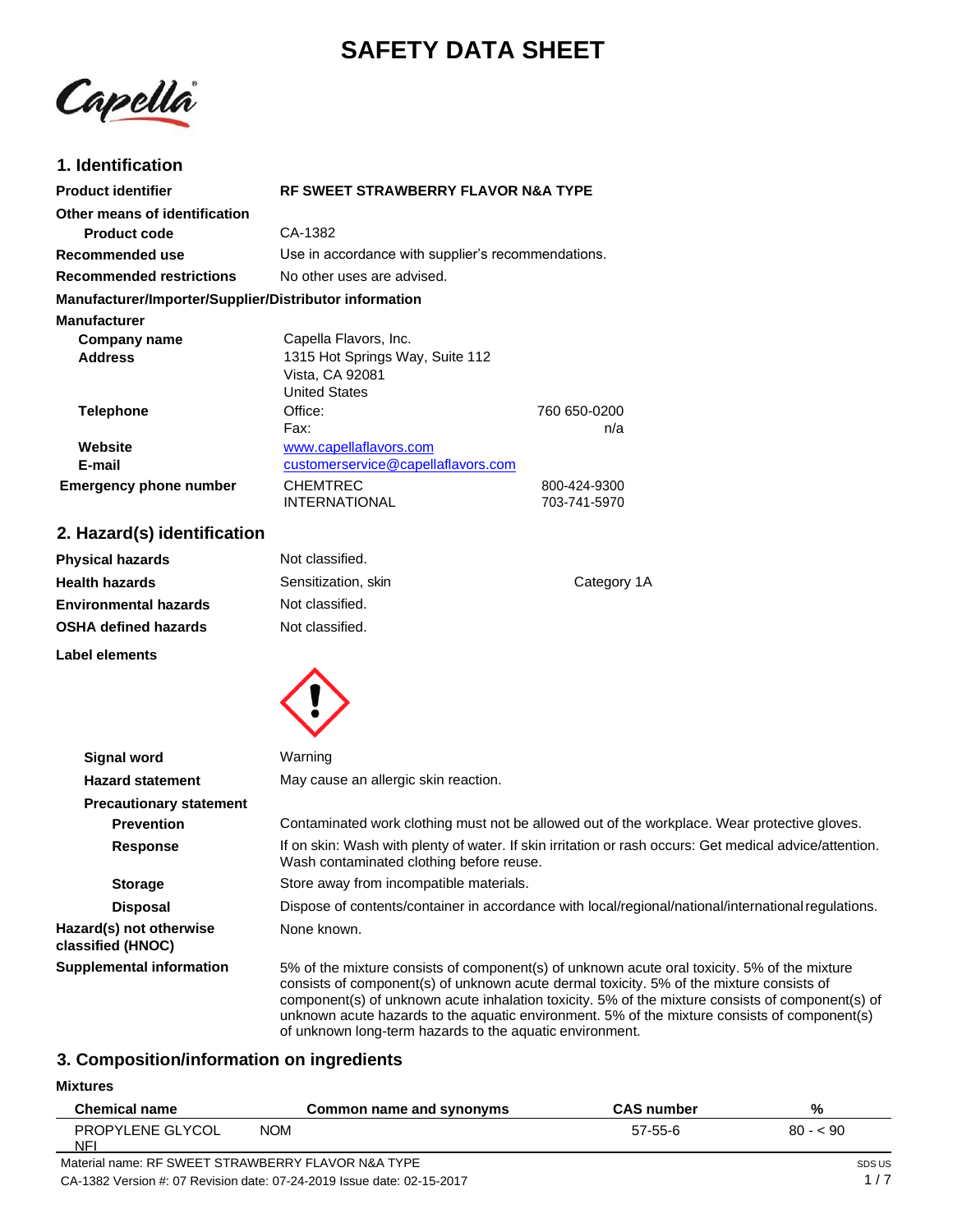| <b>Chemical name</b>                     | Common name and synonyms | <b>CAS number</b> | %         |
|------------------------------------------|--------------------------|-------------------|-----------|
| ETHYL ACETATE NAT<br><b>NOP</b>          | #1029                    | 141-78-6          | $1 - < 3$ |
| ETHYL BUTYRATE<br><b>NOM</b>             | #71                      | 105-54-4          | $1 - < 3$ |
| <b>FURANEOL</b>                          |                          | 3658-77-3         |           |
| Other components below reportable levels |                          |                   | $5 - 10$  |

Other components below reportable levels

\*Designates that a specific chemical identity and/or percentage of composition has been withheld as a trade secret.

#### **4. First-aid measures**

| <b>Inhalation</b>                                                            | Move to fresh air. Call a physician if symptoms develop or persist.                                                                                                                 |
|------------------------------------------------------------------------------|-------------------------------------------------------------------------------------------------------------------------------------------------------------------------------------|
| <b>Skin contact</b>                                                          | Remove contaminated clothing immediately and wash skin with soap and water. In case of<br>eczema or other skin disorders: Seek medical attention and take along these instructions. |
| Eye contact                                                                  | Rinse with water. Get medical attention if irritation develops and persists.                                                                                                        |
| Ingestion                                                                    | Rinse mouth. Get medical attention if symptoms occur.                                                                                                                               |
| <b>Most important</b><br>symptoms/effects, acute and<br>delayed              | May cause an allergic skin reaction. Dermatitis. Rash.                                                                                                                              |
| Indication of immediate<br>medical attention and special<br>treatment needed | Provide general supportive measures and treat symptomatically. Keep victim under observation.<br>Symptoms may be delayed.                                                           |
| <b>General information</b>                                                   | Ensure that medical personnel are aware of the material(s) involved, and take precautions to<br>protect themselves. Wash contaminated clothing before reuse.                        |
| 5. Fire-fighting measures                                                    |                                                                                                                                                                                     |
| Suitable extinguishing media                                                 | Alcohol resistant foam. Powder. Carbon dioxide (CO2).                                                                                                                               |
| Unsuitable extinguishing<br>media                                            | Do not use water jet as an extinguisher, as this will spread the fire.                                                                                                              |
| Specific hazards arising from<br>the chemical                                | During fire, gases hazardous to health may be formed.                                                                                                                               |
| Special protective equipment<br>and precautions for firefighters             | Self-contained breathing apparatus and full protective clothing must be worn in case of fire.                                                                                       |
| <b>Fire fighting</b><br>equipment/instructions                               | Move containers from fire area if you can do so without risk.                                                                                                                       |
| <b>Specific methods</b>                                                      | Use standard firefighting procedures and consider the hazards of other involved materials.                                                                                          |
| <b>General fire hazards</b>                                                  | No unusual fire or explosion hazards noted.                                                                                                                                         |

## **6. Accidental release measures**

| Personal precautions,<br>protective equipment and<br>emergency procedures | Keep unnecessary personnel away. Keep people away from and upwind of spill/leak. Wear<br>appropriate protective equipment and clothing during clean-up. Avoid breathing mist/vapors. Do<br>not touch damaged containers or spilled material unless wearing appropriate protective clothing. |
|---------------------------------------------------------------------------|---------------------------------------------------------------------------------------------------------------------------------------------------------------------------------------------------------------------------------------------------------------------------------------------|
|                                                                           | Ensure adequate ventilation. Local authorities should be advised if significant spillages cannot be<br>contained. For personal protection, see section 8 of the SDS.                                                                                                                        |
| <b>Methods and materials for</b><br>containment and cleaning up           | Use water spray to reduce vapors or divert vapor cloud drift.                                                                                                                                                                                                                               |
|                                                                           | Large Spills: Stop the flow of material, if this is without risk. Dike the spilled material, where this is<br>possible. Absorb in vermiculite, dry sand or earth and place into containers. Following product<br>recovery, flush area with water.                                           |
|                                                                           | Small Spills: Wipe up with absorbent material (e.g. cloth, fleece). Clean surface thoroughly to<br>remove residual contamination.                                                                                                                                                           |
|                                                                           | Never return spills to original containers for re-use. For waste disposal, see section 13 of the SDS.                                                                                                                                                                                       |
| <b>Environmental precautions</b>                                          | Avoid discharge into drains, water courses or onto the ground.                                                                                                                                                                                                                              |
| 7. Handling and storage                                                   |                                                                                                                                                                                                                                                                                             |
| <b>Precautions for safe handling</b>                                      | Avoid breathing mist/vapors. Avoid contact with eyes, skin, and clothing. Avoid prolonged<br>exposure. Provide adequate ventilation. Wear appropriate personal protective equipment. Observe<br>good industrial hygiene practices.                                                          |
| Conditions for safe storage,<br>including any incompatibilities           | Store in tightly closed container. Store away from incompatible materials (see Section 10 of the<br>SDS).                                                                                                                                                                                   |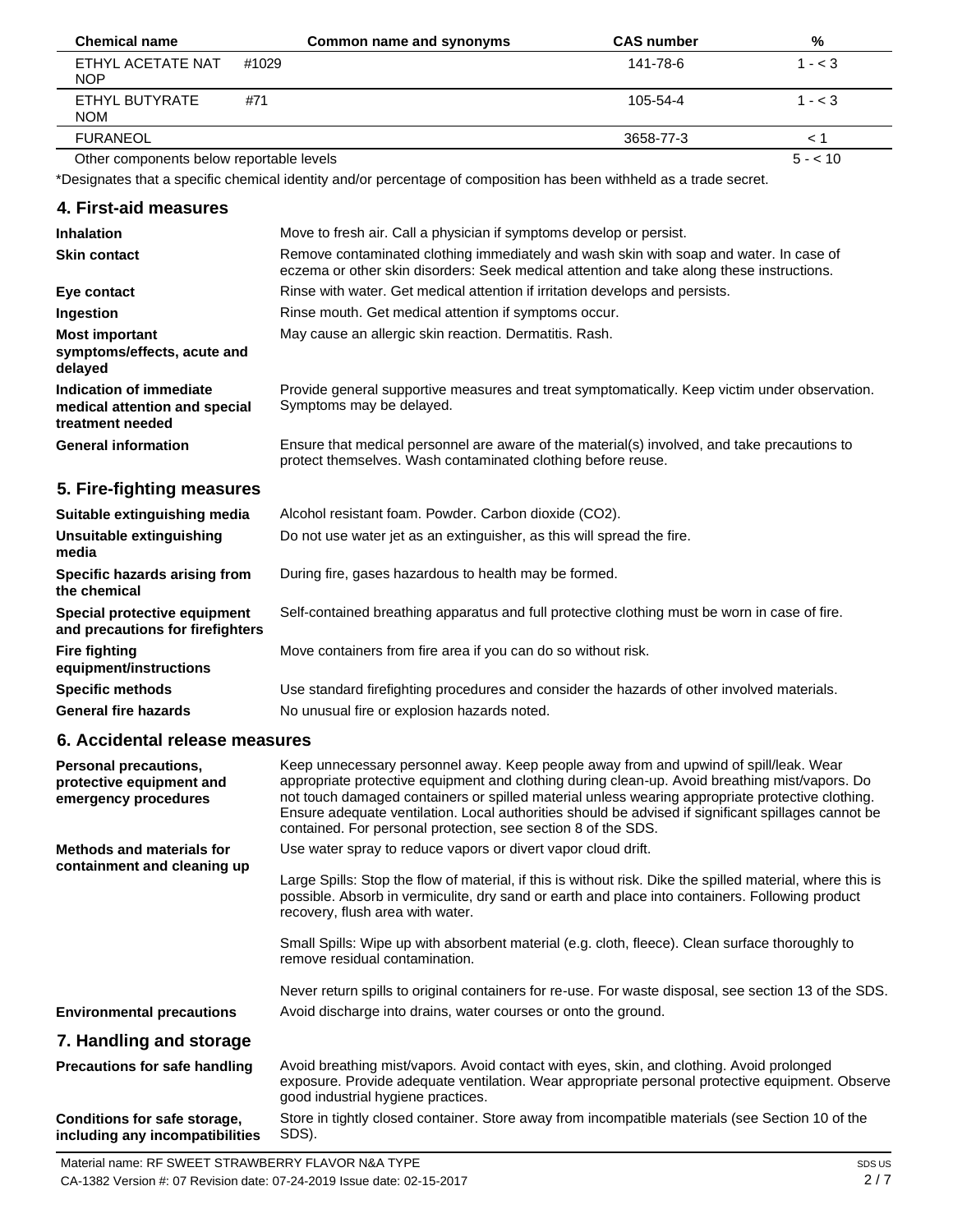## **8. Exposure controls/personal protection**

#### **Occupational exposure limits**

The following constituents are the only constituents of the product which have a PEL, TLV or other recommended exposure limit. At this time, the other constituents have no known exposure limits.

| <b>Components</b>                                        | US. OSHA Table Z-1 Limits for Air Contaminants (29 CFR 1910.1000)<br><b>Type</b>                                                                                                                                                                                                                                                                                   | Value                                                                                    |          |
|----------------------------------------------------------|--------------------------------------------------------------------------------------------------------------------------------------------------------------------------------------------------------------------------------------------------------------------------------------------------------------------------------------------------------------------|------------------------------------------------------------------------------------------|----------|
| ETHYL ACETATE NAT<br>#1029<br>NOP (CAS<br>$141 - 78 - 6$ | PEL                                                                                                                                                                                                                                                                                                                                                                | 1400 mg/m3                                                                               |          |
|                                                          |                                                                                                                                                                                                                                                                                                                                                                    | 400 ppm                                                                                  |          |
| <b>US. ACGIH Threshold Limit Values</b>                  |                                                                                                                                                                                                                                                                                                                                                                    |                                                                                          |          |
| <b>Components</b>                                        | <b>Type</b>                                                                                                                                                                                                                                                                                                                                                        | Value                                                                                    |          |
| ETHYL ACETATE NAT<br>#1029 NOP (CAS<br>$141 - 78 - 6$    | <b>TWA</b>                                                                                                                                                                                                                                                                                                                                                         | 400 ppm                                                                                  |          |
| US. NIOSH: Pocket Guide to Chemical Hazards              |                                                                                                                                                                                                                                                                                                                                                                    |                                                                                          |          |
| <b>Components</b>                                        | <b>Type</b>                                                                                                                                                                                                                                                                                                                                                        | Value                                                                                    |          |
| ETHYL ACETATE NAT<br>#1029 NOP (CAS<br>$141 - 78 - 6$    | <b>TWA</b>                                                                                                                                                                                                                                                                                                                                                         | 1400 mg/m3                                                                               |          |
|                                                          |                                                                                                                                                                                                                                                                                                                                                                    | 400 ppm                                                                                  |          |
|                                                          | US. Workplace Environmental Exposure Level (WEEL) Guides                                                                                                                                                                                                                                                                                                           |                                                                                          |          |
| <b>Components</b>                                        | <b>Type</b>                                                                                                                                                                                                                                                                                                                                                        | Value                                                                                    | Form     |
| PROPYLENE GLYCOL<br>NOM NFI (CAS 57-55-6)                | <b>TWA</b>                                                                                                                                                                                                                                                                                                                                                         | 10 mg/m $3$                                                                              | Aerosol. |
| <b>Biological limit values</b>                           | No biological exposure limits noted for the ingredient(s).                                                                                                                                                                                                                                                                                                         |                                                                                          |          |
| Appropriate engineering<br>controls                      | Good general ventilation should be used. Ventilation rates should be matched to conditions. If<br>applicable, use process enclosures, local exhaust ventilation, or other engineering controls to<br>maintain airborne levels below recommended exposure limits. If exposure limits have not been<br>established, maintain airborne levels to an acceptable level. |                                                                                          |          |
|                                                          | Individual protection measures, such as personal protective equipment                                                                                                                                                                                                                                                                                              |                                                                                          |          |
| <b>Eye/face protection</b>                               | Face shield is recommended. Wear safety glasses with side shields (or goggles).                                                                                                                                                                                                                                                                                    |                                                                                          |          |
| <b>Skin protection</b>                                   |                                                                                                                                                                                                                                                                                                                                                                    |                                                                                          |          |
| <b>Hand protection</b>                                   | Wear appropriate chemical resistant gloves.                                                                                                                                                                                                                                                                                                                        |                                                                                          |          |
| <b>Other</b>                                             |                                                                                                                                                                                                                                                                                                                                                                    | Wear appropriate chemical resistant clothing. Use of an impervious apron is recommended. |          |
| <b>Respiratory protection</b>                            | In case of insufficient ventilation, wear suitable respiratory equipment.                                                                                                                                                                                                                                                                                          |                                                                                          |          |
| <b>Thermal hazards</b>                                   | Wear appropriate thermal protective clothing, when necessary.                                                                                                                                                                                                                                                                                                      |                                                                                          |          |
| <b>General hygiene</b><br>considerations                 | Always observe good personal hygiene measures, such as washing after handling the material<br>and before eating, drinking, and/or smoking. Routinely wash work clothing and protective<br>equipment to remove contaminants. Contaminated work clothing should not be allowed out of the<br>workplace.                                                              |                                                                                          |          |
| 9. Physical and chemical properties                      |                                                                                                                                                                                                                                                                                                                                                                    |                                                                                          |          |
| Appearance                                               |                                                                                                                                                                                                                                                                                                                                                                    |                                                                                          |          |
| <b>Physical state</b>                                    | Liquid.                                                                                                                                                                                                                                                                                                                                                            |                                                                                          |          |
| Form                                                     | Liquid.                                                                                                                                                                                                                                                                                                                                                            |                                                                                          |          |
| Color                                                    | Not available.                                                                                                                                                                                                                                                                                                                                                     |                                                                                          |          |

| .                                          | -igaig.                                       |
|--------------------------------------------|-----------------------------------------------|
| Color                                      | Not available.                                |
| Odor                                       | Not available.                                |
| Odor threshold                             | Not available.                                |
| рH                                         | Not available.                                |
| Melting point/freezing point               | -74.2 $\degree$ F (-59 $\degree$ C) estimated |
| Initial boiling point and boiling<br>range | 370.76 °F (188.2 °C) estimated                |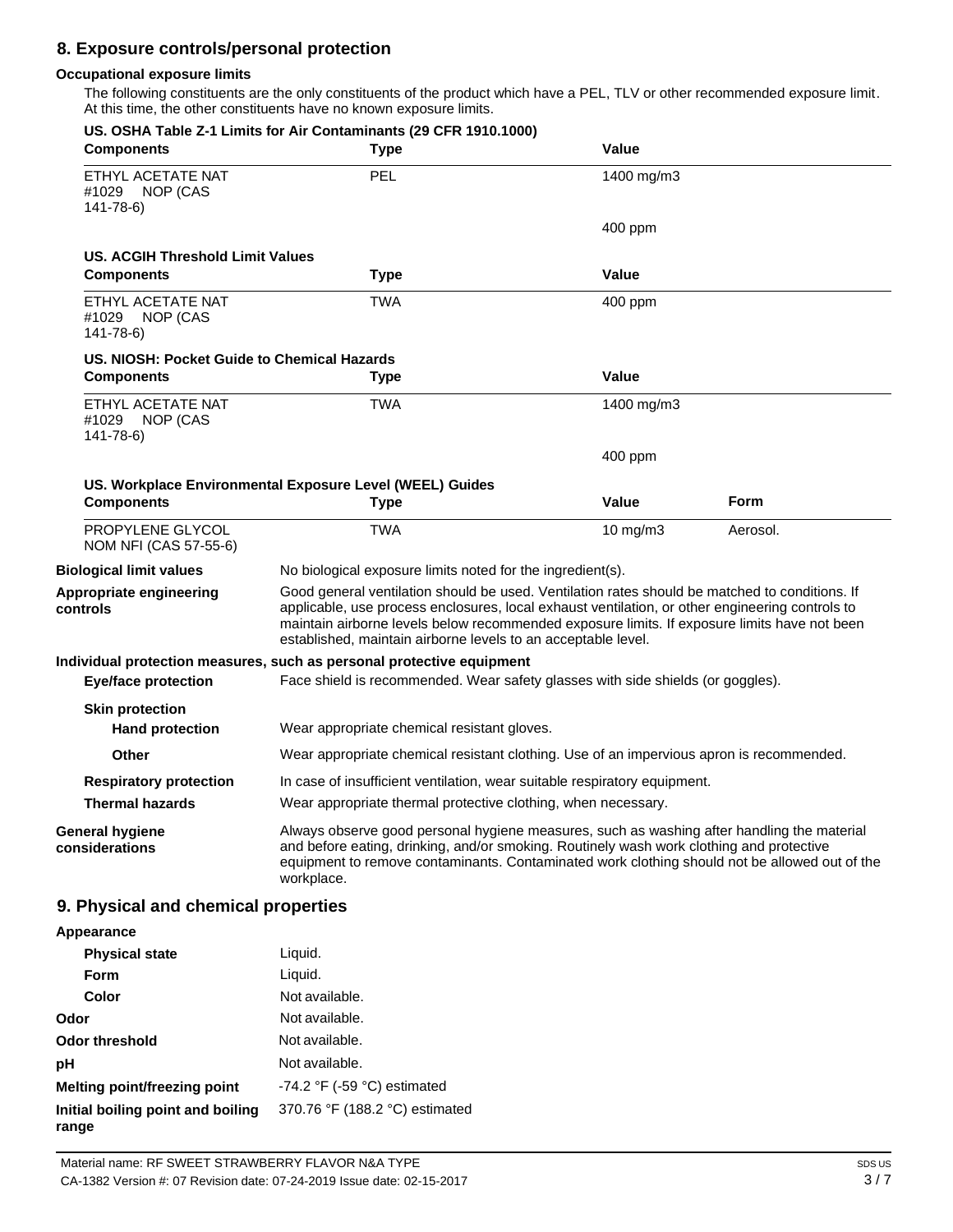| <b>Flash point</b>                                | > 200.0 °F (> 93.3 °C) Closed Cup |
|---------------------------------------------------|-----------------------------------|
| <b>Evaporation rate</b>                           | Not available.                    |
| Flammability (solid, gas)                         | Not applicable.                   |
| Upper/lower flammability or explosive limits      |                                   |
| <b>Flammability limit - lower</b><br>$(\%)$       | Not available.                    |
| <b>Flammability limit - upper</b><br>$(\%)$       | Not available.                    |
| Explosive limit - lower (%)                       | Not available.                    |
| Explosive limit - upper (%)                       | Not available.                    |
| Vapor pressure                                    | 0.17 hPa estimated                |
| Vapor density                                     | Not available.                    |
| <b>Relative density</b>                           | Not available.                    |
| Solubility(ies)                                   |                                   |
| <b>Solubility (water)</b>                         | Not available.                    |
| <b>Partition coefficient</b><br>(n-octanol/water) | Not available.                    |
| <b>Auto-ignition temperature</b>                  | 700 °F (371.11 °C) estimated      |
| <b>Decomposition temperature</b>                  | Not available.                    |
| <b>Viscosity</b>                                  | Not available.                    |
| <b>Other information</b>                          |                                   |
| <b>Explosive properties</b>                       | Not explosive.                    |
| <b>Flammability class</b>                         | Combustible IIIB estimated        |
| <b>Oxidizing properties</b>                       | Not oxidizing.                    |
| <b>Refractive index</b>                           | 1.4116 - 1.4416                   |
| <b>Specific gravity</b>                           | $1.02 - 1.05$                     |
|                                                   |                                   |

## **10. Stability and reactivity**

| <b>Reactivity</b>                            | The product is stable and non-reactive under normal conditions of use, storage and transport.                                                                            |
|----------------------------------------------|--------------------------------------------------------------------------------------------------------------------------------------------------------------------------|
| <b>Chemical stability</b>                    | Material is stable under normal conditions.                                                                                                                              |
| <b>Possibility of hazardous</b><br>reactions | No dangerous reaction known under conditions of normal use.                                                                                                              |
| <b>Conditions to avoid</b>                   | Keep away from heat, hot surfaces, sparks, open flames and other ignition sources. Avoid<br>temperatures exceeding the flash point. Contact with incompatible materials. |
| Incompatible materials                       | Strong oxidizing agents.                                                                                                                                                 |
| <b>Hazardous decomposition</b><br>products   | No hazardous decomposition products are known.                                                                                                                           |

# **11. Toxicological information**

#### **Information on likely routes of exposure**

| <b>Inhalation</b>                                                                  | Prolonged inhalation may be harmful.                     |
|------------------------------------------------------------------------------------|----------------------------------------------------------|
| <b>Skin contact</b>                                                                | May cause an allergic skin reaction.                     |
| Eye contact                                                                        | Direct contact with eyes may cause temporary irritation. |
| Ingestion                                                                          | Expected to be a low ingestion hazard.                   |
| Symptoms related to the<br>physical, chemical and<br>toxicological characteristics | May cause an allergic skin reaction. Dermatitis. Rash.   |

#### **Information on toxicological effects**

| <b>Acute toxicity</b>                       | Not known.                                               |
|---------------------------------------------|----------------------------------------------------------|
| <b>Skin corrosion/irritation</b>            | Prolonged skin contact may cause temporary irritation.   |
| Serious eye damage/eye<br><i>irritation</i> | Direct contact with eyes may cause temporary irritation. |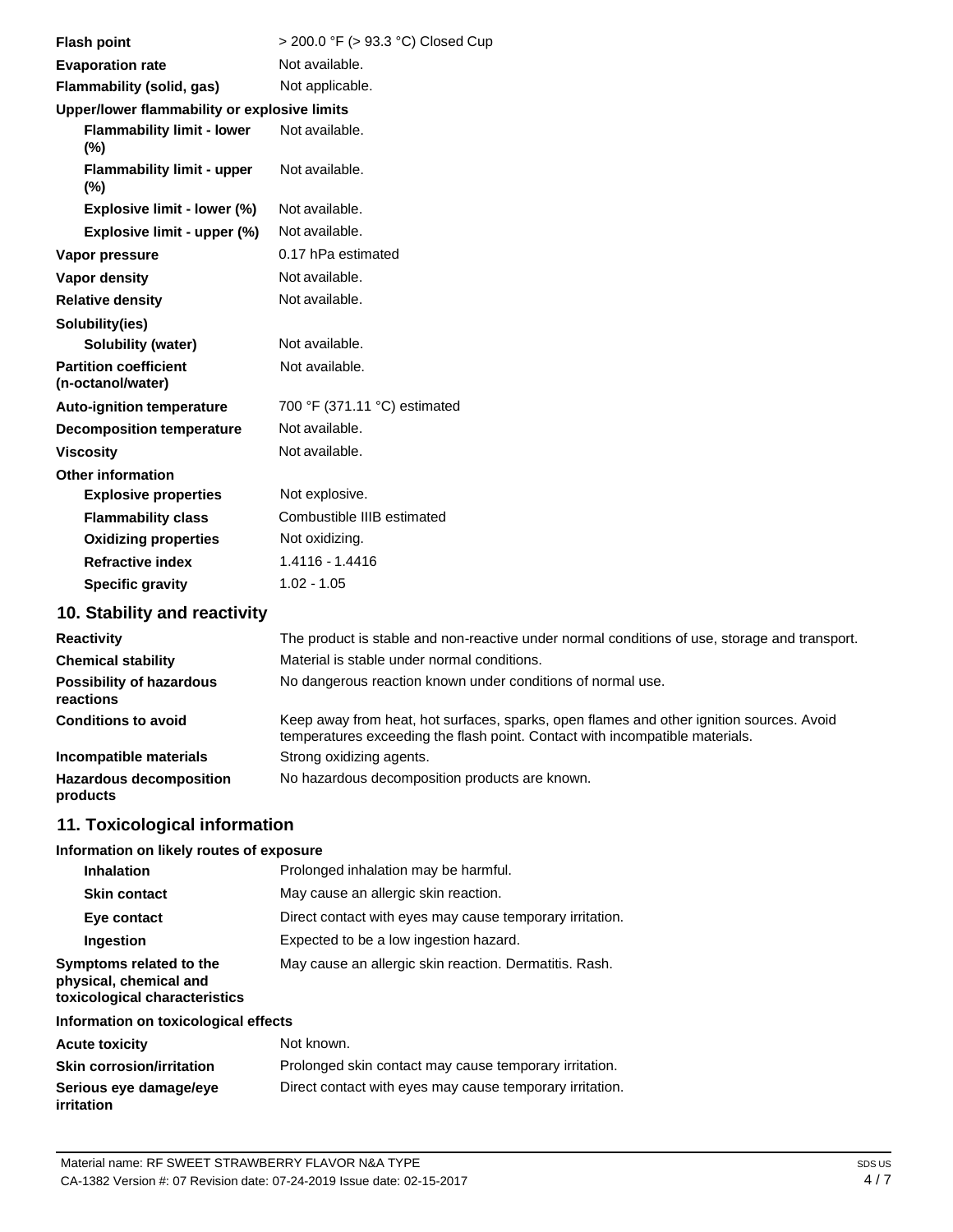| <b>Respiratory or skin sensitization</b>               |                                                                                                                                                                                                                                                                                |
|--------------------------------------------------------|--------------------------------------------------------------------------------------------------------------------------------------------------------------------------------------------------------------------------------------------------------------------------------|
| <b>Respiratory sensitization</b>                       | Not a respiratory sensitizer.                                                                                                                                                                                                                                                  |
| <b>Skin sensitization</b>                              | May cause an allergic skin reaction.                                                                                                                                                                                                                                           |
| Germ cell mutagenicity                                 | No data available to indicate product or any components present at greater than 0.1% are<br>mutagenic or genotoxic.                                                                                                                                                            |
| Carcinogenicity                                        | Not classifiable as to carcinogenicity to humans.                                                                                                                                                                                                                              |
| IARC Monographs. Overall Evaluation of Carcinogenicity |                                                                                                                                                                                                                                                                                |
| Not listed.                                            |                                                                                                                                                                                                                                                                                |
|                                                        | OSHA Specifically Regulated Substances (29 CFR 1910.1001-1052)                                                                                                                                                                                                                 |
| Not regulated.                                         |                                                                                                                                                                                                                                                                                |
| Not listed.                                            | US. National Toxicology Program (NTP) Report on Carcinogens                                                                                                                                                                                                                    |
| <b>Reproductive toxicity</b>                           | This product is not expected to cause reproductive or developmental effects.                                                                                                                                                                                                   |
| Specific target organ toxicity -                       | Not classified.                                                                                                                                                                                                                                                                |
| single exposure                                        |                                                                                                                                                                                                                                                                                |
| Specific target organ toxicity -<br>repeated exposure  | Not classified.                                                                                                                                                                                                                                                                |
| <b>Aspiration hazard</b>                               | Not an aspiration hazard.                                                                                                                                                                                                                                                      |
| <b>Chronic effects</b>                                 | Prolonged inhalation may be harmful.                                                                                                                                                                                                                                           |
| 12. Ecological information                             |                                                                                                                                                                                                                                                                                |
| <b>Ecotoxicity</b>                                     | The product is not classified as environmentally hazardous. However, this does not exclude the<br>possibility that large or frequent spills can have a harmful or damaging effect on the environment.                                                                          |
| Persistence and degradability                          | No data is available on the degradability of any ingredients in the mixture.                                                                                                                                                                                                   |
| <b>Bioaccumulative potential</b>                       |                                                                                                                                                                                                                                                                                |
| Partition coefficient n-octanol / water (log Kow)      |                                                                                                                                                                                                                                                                                |
| ETHYL ACETATE NAT<br>#1029                             | <b>NOP</b><br>0.73                                                                                                                                                                                                                                                             |
| ETHYL BUTYRATE<br>PROPYLENE GLYCOL                     | 1.73<br>#71 NOM<br>$-0.92$<br>NOM NFI                                                                                                                                                                                                                                          |
| <b>Mobility in soil</b>                                | No data available.                                                                                                                                                                                                                                                             |
| Other adverse effects                                  | No other adverse environmental effects (e.g. ozone depletion, photochemical ozone creation                                                                                                                                                                                     |
|                                                        | potential, endocrine disruption, global warming potential) are expected from this component.                                                                                                                                                                                   |
| 13. Disposal considerations                            |                                                                                                                                                                                                                                                                                |
| <b>Disposal instructions</b>                           | Collect and reclaim or dispose in sealed containers at licensed waste disposal site. Incinerate the<br>material under controlled conditions in an approved incinerator. Dispose of contents/container in<br>accordance with local/regional/national/international regulations. |
| <b>Local disposal regulations</b>                      | Dispose in accordance with all applicable regulations.                                                                                                                                                                                                                         |
| Hazardous waste code                                   | D002: Waste Corrosive material [pH <= 2 or = > 12.5, or corrosive to steel]<br>The waste code should be assigned in discussion between the user, the producer and the waste<br>disposal company.                                                                               |
| Waste from residues / unused<br>products               | Dispose of in accordance with local regulations. Empty containers or liners may retain some<br>product residues. This material and its container must be disposed of in a safe manner (see:<br>Disposal instructions).                                                         |
| <b>Contaminated packaging</b>                          | Since emptied containers may retain product residue, follow label warnings even after container is<br>emptied. Empty containers should be taken to an approved waste handling site for recycling or<br>disposal.                                                               |
| 14. Transport information                              |                                                                                                                                                                                                                                                                                |
| <b>DOT</b>                                             |                                                                                                                                                                                                                                                                                |
| Not regulated as dangerous goods.                      |                                                                                                                                                                                                                                                                                |
| <b>IATA</b>                                            |                                                                                                                                                                                                                                                                                |
| Not regulated as dangerous goods.                      |                                                                                                                                                                                                                                                                                |

**IMDG**

Not regulated as dangerous goods.

**Transport in bulk according to Annex II of MARPOL 73/78 and the IBC Code** Not established.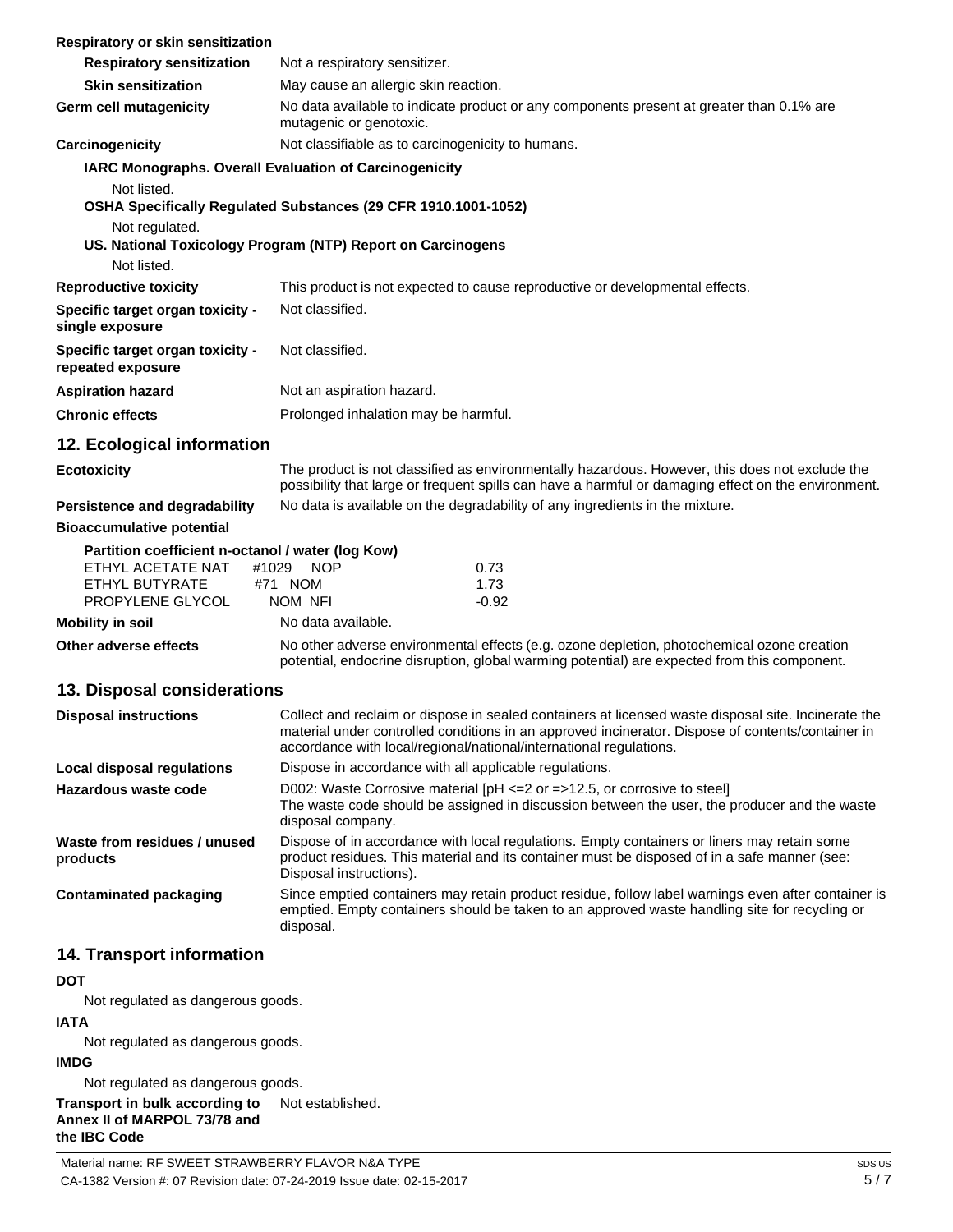#### **15. Regulatory information**

| <b>US federal regulations</b>                                                    | This product is a "Hazardous Chemical" as defined by the OSHA Hazard Communication<br>Standard, 29 CFR 1910.1200. |                                                                                                                                                                                                       |                        |
|----------------------------------------------------------------------------------|-------------------------------------------------------------------------------------------------------------------|-------------------------------------------------------------------------------------------------------------------------------------------------------------------------------------------------------|------------------------|
| <b>Toxic Substances Control Act (TSCA)</b>                                       |                                                                                                                   |                                                                                                                                                                                                       |                        |
|                                                                                  | TSCA Section 12(b) Export Notification (40 CFR 707, Subpt. D)                                                     |                                                                                                                                                                                                       |                        |
| Not regulated.                                                                   |                                                                                                                   |                                                                                                                                                                                                       |                        |
| <b>CERCLA Hazardous Substance List (40 CFR 302.4)</b>                            |                                                                                                                   |                                                                                                                                                                                                       |                        |
| ETHYL ACETATE NAT<br>(CAS 141-78-6)                                              | #1029<br><b>NOP</b>                                                                                               | Listed.                                                                                                                                                                                               |                        |
| <b>SARA 304 Emergency release notification</b>                                   |                                                                                                                   |                                                                                                                                                                                                       |                        |
| Not regulated.<br>OSHA Specifically Regulated Substances (29 CFR 1910.1001-1052) |                                                                                                                   |                                                                                                                                                                                                       |                        |
| Not regulated.                                                                   |                                                                                                                   |                                                                                                                                                                                                       |                        |
| Superfund Amendments and Reauthorization Act of 1986 (SARA)                      |                                                                                                                   |                                                                                                                                                                                                       |                        |
| <b>SARA 302 Extremely hazardous substance</b>                                    |                                                                                                                   |                                                                                                                                                                                                       |                        |
| Not listed.                                                                      |                                                                                                                   |                                                                                                                                                                                                       |                        |
| SARA 311/312 Hazardous<br>chemical                                               | No (Exempt)                                                                                                       |                                                                                                                                                                                                       |                        |
| SARA 313 (TRI reporting)<br>Not regulated.                                       |                                                                                                                   |                                                                                                                                                                                                       |                        |
| Other federal regulations                                                        |                                                                                                                   |                                                                                                                                                                                                       |                        |
| Clean Air Act (CAA) Section 112 Hazardous Air Pollutants (HAPs) List             |                                                                                                                   |                                                                                                                                                                                                       |                        |
| Not regulated.                                                                   |                                                                                                                   | Clean Air Act (CAA) Section 112(r) Accidental Release Prevention (40 CFR 68.130)                                                                                                                      |                        |
| Not regulated.                                                                   |                                                                                                                   |                                                                                                                                                                                                       |                        |
| <b>Safe Drinking Water Act</b><br>(SDWA)                                         | Not regulated.                                                                                                    |                                                                                                                                                                                                       |                        |
|                                                                                  |                                                                                                                   | FEMA Priority Substances Respiratory Health and Safety in the Flavor Manufacturing Workplace                                                                                                          |                        |
| ETHYL ACETATE NAT<br>(CAS 141-78-6)                                              | #1029<br><b>NOP</b>                                                                                               | Low priority                                                                                                                                                                                          |                        |
| US state regulations                                                             |                                                                                                                   |                                                                                                                                                                                                       |                        |
| <b>California Proposition 65</b>                                                 |                                                                                                                   |                                                                                                                                                                                                       |                        |
|                                                                                  | more information go to www.P65Warnings.ca.gov.                                                                    | California Safe Drinking Water and Toxic Enforcement Act of 1986 (Proposition 65): This material<br>is not known to contain any chemicals currently listed as carcinogens or reproductive toxins. For |                        |
| <b>International Inventories</b>                                                 |                                                                                                                   |                                                                                                                                                                                                       |                        |
| Country(s) or region                                                             | <b>Inventory name</b>                                                                                             |                                                                                                                                                                                                       | On inventory (yes/no)* |
| Australia                                                                        | Australian Inventory of Chemical Substances (AICS)<br>No                                                          |                                                                                                                                                                                                       |                        |
| Canada                                                                           | Domestic Substances List (DSL)<br>No                                                                              |                                                                                                                                                                                                       |                        |
| Canada                                                                           | Non-Domestic Substances List (NDSL)<br>No                                                                         |                                                                                                                                                                                                       |                        |
| China                                                                            | Inventory of Existing Chemical Substances in China (IECSC)<br>No                                                  |                                                                                                                                                                                                       |                        |

| United States & Puerto Rico                                                                                                                                                                                                                                                                | Toxic Substances Control Act (TSCA) Inventory | N٥ |
|--------------------------------------------------------------------------------------------------------------------------------------------------------------------------------------------------------------------------------------------------------------------------------------------|-----------------------------------------------|----|
| *A "Yes" indicates that all components of this product comply with the inventory requirements administered by the governing country(s)<br>A "No" indicates that one or more components of the product are not listed or exempt from listing on the inventory administered by the governing |                                               |    |
| country(s).                                                                                                                                                                                                                                                                                |                                               |    |

Europe **European Inventory of Existing Commercial Chemical Commercial Chemical Chemical Chemical Chemical Chemical Chemical Chemical Chemical Chemical Chemical Chemical Chemical Chemical Chemical Chemical Chemical Chemical** 

Europe **European List of Notified Chemical Substances (ELINCS)** No<br>
No Japan Inventory of Existing and New Chemical Substances (ENCS) No Korea **Existing Chemicals List (ECL)** No and the existing Chemicals List (ECL) No and the existing Chemicals List (ECL) New Zealand New Zealand Inventory No Philippines **Philippine Inventory of Chemicals and Chemical Substances** No **No** 

Taiwan **Taiwan Chemical Substance Inventory (TCSI)** No Review Allowsky No

Substances (EINECS)

(PICCS)